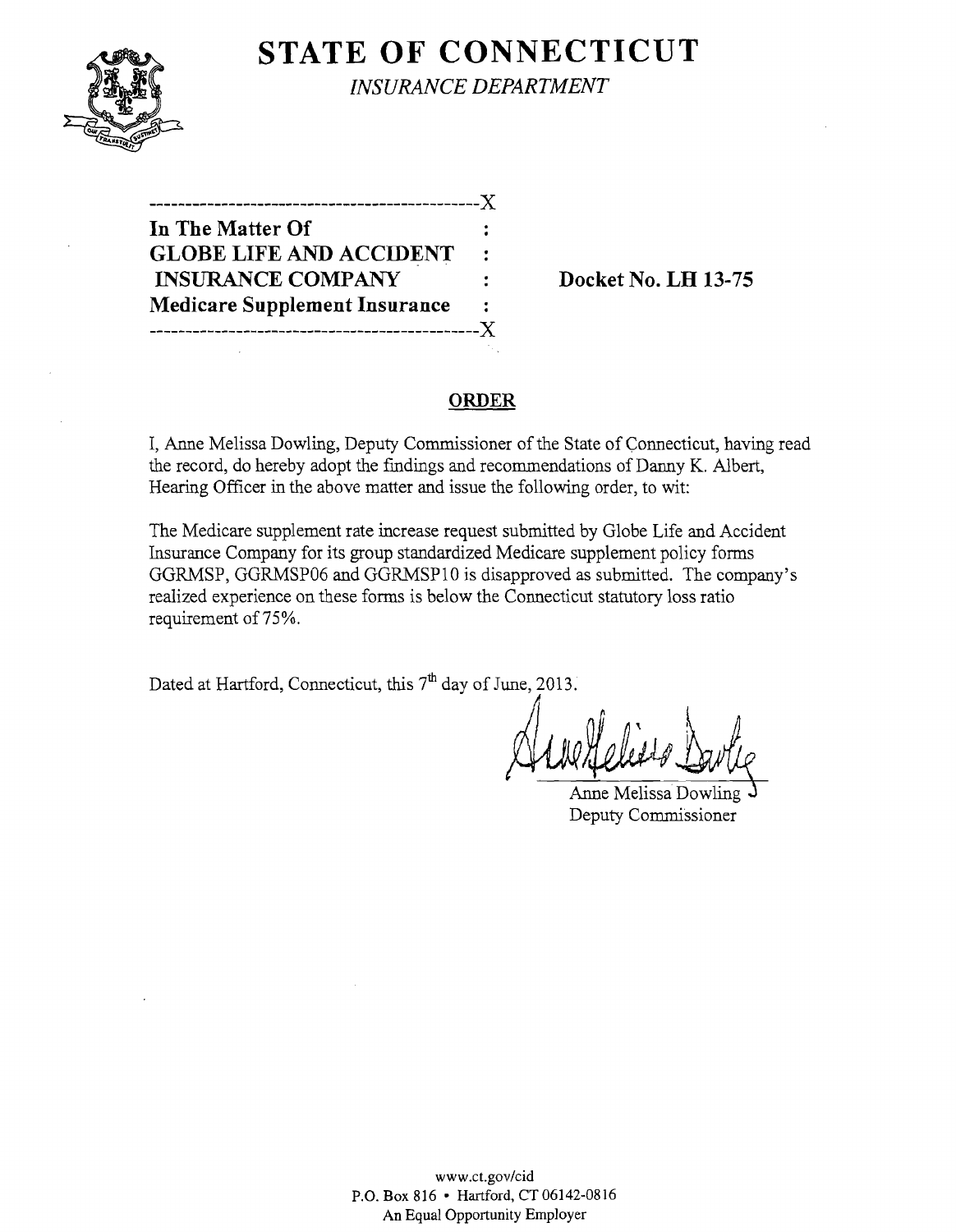# **STATE OF CONNECTICUT**



*INSURANCE DEPARTMENT* 

| ----------------------------X        |                |
|--------------------------------------|----------------|
| In The Matter Of:                    |                |
| <b>GLOBE LIFE AND ACCIDENT</b>       | $\ddot{\cdot}$ |
| <b>INSURANCE COMPANY</b>             | ٠              |
| <b>Medicare Supplement Insurance</b> | ÷              |
| -----------------------              | .X.            |

**Docket No. LH 13-75** 

### **PROPOSED FINAL DECISION**

### 1. INTRODUCTION

The Insurance Commissioner of the State of Connecticut is empowered to review rates charged for individual and group Medicare supplement policies sold to any resident of this State who is eligible for Medicare. The source for this regulatory authority is contained in Chapter 700c and Section 38a-495a of the Connecticut General Statutes.

After due notice a hearing was held at the Insurance Department in Hartford on May 30, 2013 to consider whether or not the rate increase requested by Globe Life and Accident Insurance Company on its group standardized Medicare supplement business should be approved.

No one from the general public attended the hearing.

No representatives from Globe attended the hearing.

The hearing was conducted in accordance with the requirements of Section 38a-474, Connecticut General Statutes, the Uniform Administrative Procedures Act, Chapter 54 of the Connecticut General Statutes, and the Insurance Department Rules of Practice, Section 38a-8-1 et seq. of the Regulations of Connecticut State Agencies.

A Medicare supplement (or Medigap) policy is a private health insurance policy sold on an individual or group basis which provides benefits that are additional to the benefits provided by Medicare. For many years Medicare supplement policies have been highly regulated under both state and federal law to protect the interests of persons eligible for Medicare who depend on these policies to provide additional coverage for the costs of health care.

Effective December 1, 2005, Connecticut amended its program of standardized Medicare supplement policies in accordance with Section 38a-495a of the Connecticut General Statutes, and Sections 38a-495a-1 through 38a-495a-21 of the Regulations of Connecticut Agencies. This program, which conforms to federal requirements, provides that all insurers offering Medicare supplement policies for sale in the state must offer the basic "core" package of benefits known as Plan A. Insurers may also offer any one or more of eleven other plans (plans B through N).

www.ct.gov/cid P.O. Box 816 • Hartford, CT 06142-0816 An Equal Opportunity Employer l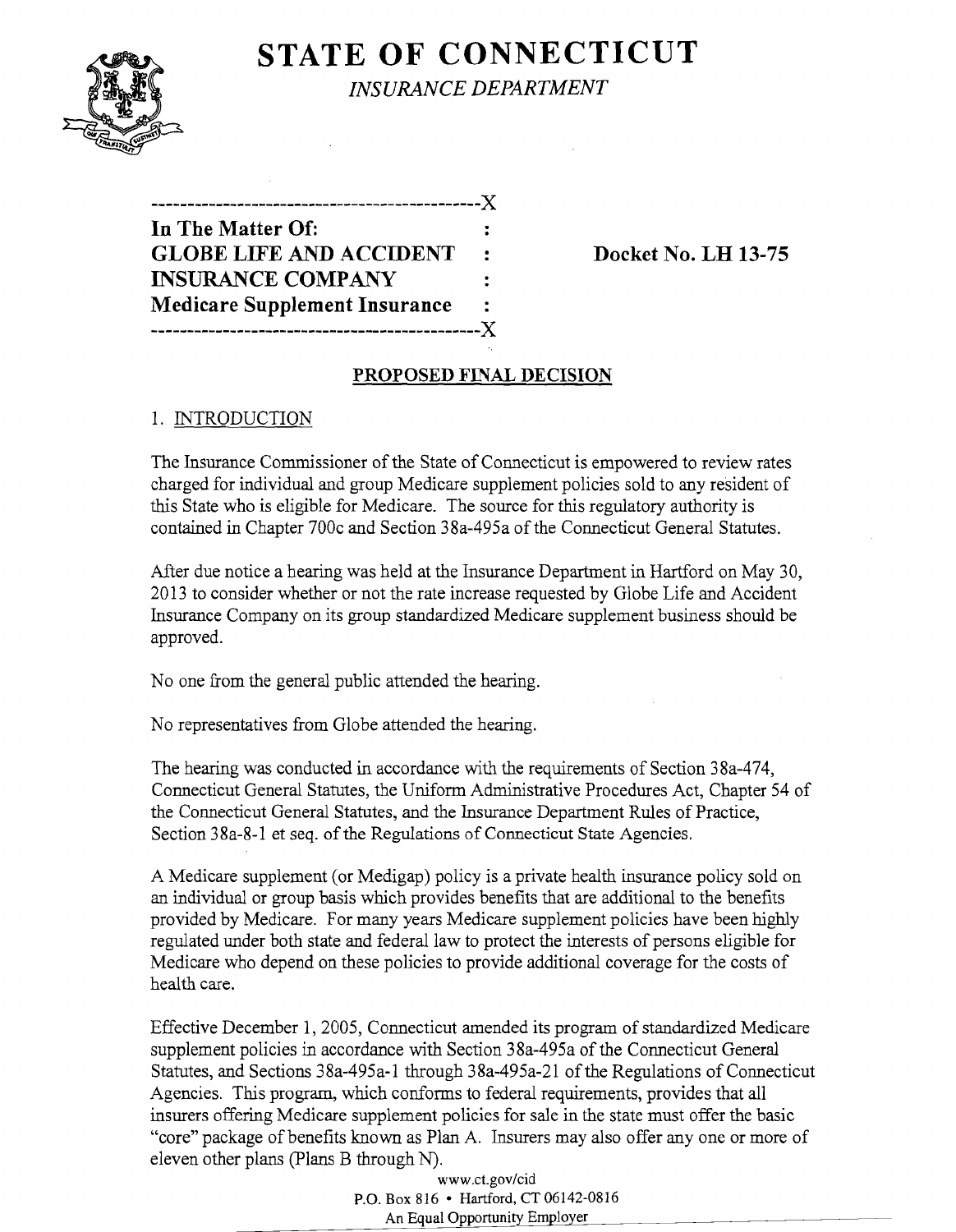Effective January 1,2006, in accordance with Section 38a-495c of the Connecticut General Statutes (as amended by Public Act 05-20) premiums for all Medicare supplement policies in the state must use community rating. Rates for Plans A through N must be computed without regard to age, gender, previous claims history or the medical condition of any person covered by a Medicare supplement policy or certificate.

The statute provides that coverage under Plan A through N may not be denied on the basis of age, gender, previous claims history or the medical condition of any covered person. Insurers may exclude benefits for losses incurred within six months from the effective date of coverage based on a pre-existing condition.

Effective October 1, 1998, carriers that offer Plan B or Plan C must make these plans as well as Plan A, available to all persons eligible for Medicare by reason of disability.

Insurers must also make the necessary arrangements to receive notice of all claims paid by Medicare for their insureds so that supplemental benefits can be computed and paid without requiring insureds to file claim forms for such benefits. This process of direct notice and automatic claims payment is commonly referred to as "piggybacking" or "crossover".

Sections 38a-495 and 38a-522 of the Connecticut General Statutes, and Section 38a-495a-10 of the Regulations of Connecticut Agencies, state that individual and group Medicare supplement policies must have anticipated loss ratios of 65% and 75%, respectively. Under Sections 38a-495-7 and 38a-495a-10 of the Regulations of Connecticut Agencies, filings for rate increases must demonstrate that actual and expected losses in relation to premiums meet these standards, and anticipated loss ratios for the entire future period for which the requested premiums are calculated to provide coverage must be expected to equal or exceed the appropriate loss ratio standard.

Section 38a-473 of the Connecticut General Statutes provides that no insurer may incorporate in its rates for Medicare supplement policies factors for expenses that exceed 150% ofthe average expense ratio for that insurer's entire written premium for all lines of health insurance for the previous calendar year.

## II. **FINDING OF FACT**

After reviewing the exhibits entered into the record of this proceeding, and utilizing the experience, technical competence and specialized knowledge of the Insurance Department, the undersigned makes the following findings of fact:

1. Globe Life and Accident Insurance Company has requested the following rate increases for group standardized Medicare supplement policy forms GGRMSP, GGRMSP06 and GGRMSP10:

| Plan | Increase |
|------|----------|
| A    | 10.0%    |
| B    | 10.0%    |
| C    | 10.0%    |
| F    | 10.0%    |